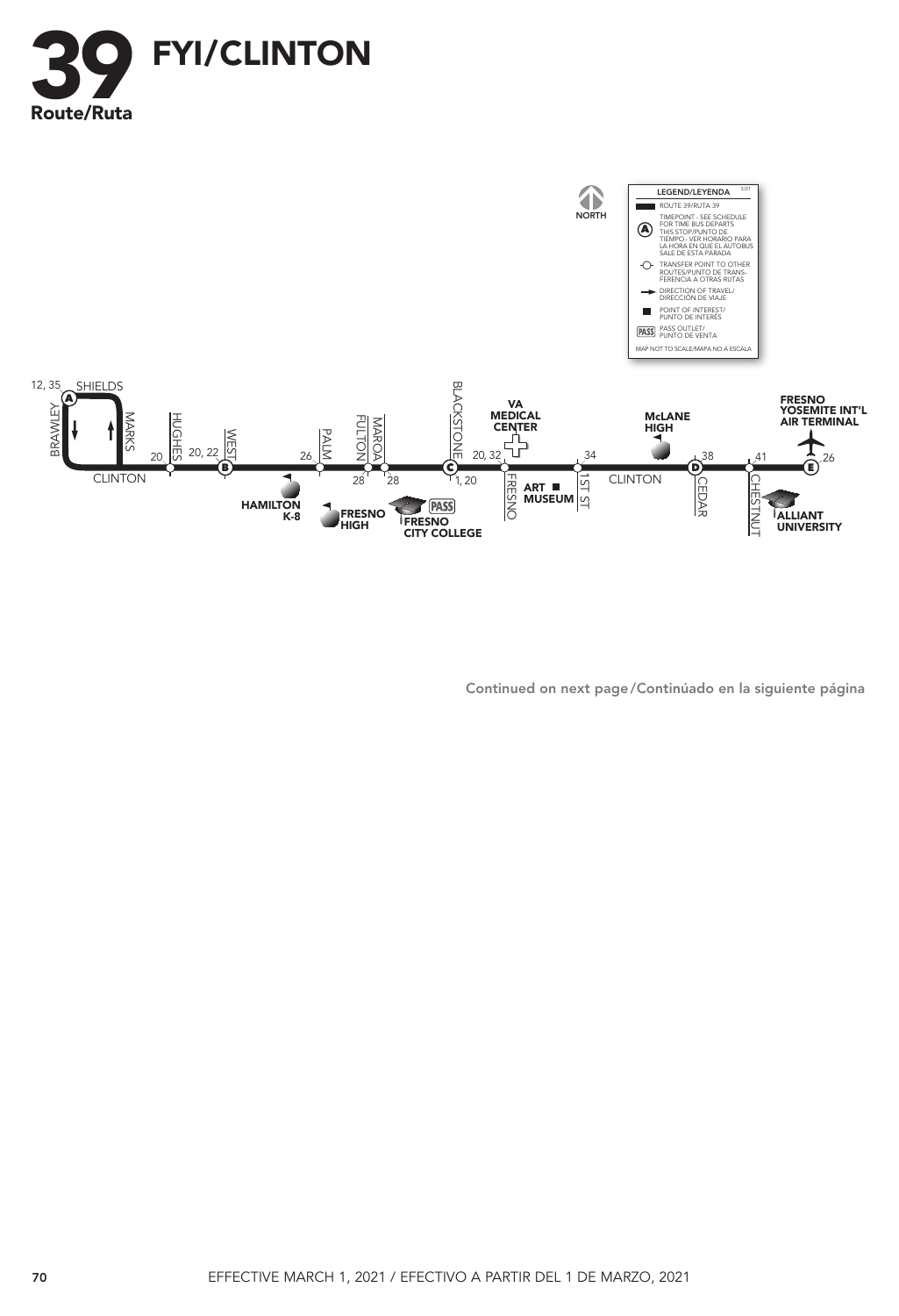| $\bullet$              | <b>FYI/CLINTON</b> Eastbound/En direccion este<br><b>WEEKDAYS/DÍAS DE SEMANA</b> |                       |                |                |  |  |
|------------------------|----------------------------------------------------------------------------------|-----------------------|----------------|----------------|--|--|
| <b>SHIELDS</b>         | <b>CLINTON</b>                                                                   | <b>CLINTON</b>        | <b>CLINTON</b> | <b>FRESNO</b>  |  |  |
| <b>BRAWLEY</b>         | <b>WEST</b>                                                                      | <b>BLACKSTONE</b>     | <b>CEDAR</b>   | <b>AIRPORT</b> |  |  |
| $\circledast$          | $\textcircled{\scriptsize{\textsf{B}}}$                                          | $\bm{\mathsf{\odot}}$ | $\bf \Theta$   | ◉              |  |  |
| 5:30                   | 5:38                                                                             | 5:46                  | 5:54           | 6:04           |  |  |
| 5:51                   | 6:01                                                                             | 6:11                  | 6:21           | 6:31           |  |  |
| 6:16<br>6:51           | 6:26<br>7:01                                                                     | 6:36<br>7:11          | 6:46<br>7:21   | 6:56<br>7:31   |  |  |
| 7:21                   | 7:31                                                                             | 7:41                  | 7:51           | 8:01           |  |  |
| 7:53                   | 8:03                                                                             | 8:13                  | 8:21           | 8:31           |  |  |
| 8:23                   | 8:33                                                                             | 8:43                  | 8:51           | 9:01           |  |  |
| 8:53                   | 9:03                                                                             | 9:13                  | 9:21           | 9:31           |  |  |
| 9:23<br>9:53           | 9:33<br>10:03                                                                    | 9:43<br>10:13         | 9:51<br>10:21  | 10:01<br>10:31 |  |  |
| 10:23                  | 10:33                                                                            | 10:43                 | 10:51          | 11:01          |  |  |
| 10:53                  | 11:03                                                                            | 11:13                 | 11:21          | 11:31          |  |  |
| 11:23                  | 11:33                                                                            | 11:43                 | 11:51          | 12:01          |  |  |
| 11:53                  | 12:03                                                                            | 12:13                 | 12:21          | 12:31          |  |  |
| 12:23<br>12:53         | 12:33<br>1:03                                                                    | 12:43                 | 12:51<br>1:21  | 1:01<br>1:31   |  |  |
| 1:23                   | 1:33                                                                             | 1:13<br>1:43          | 1:51           | 2:01           |  |  |
| 1:53                   | 2:03                                                                             | 2:13                  | 2:21           | 2:31           |  |  |
| 2:23                   | 2:33                                                                             | 2:43                  | 2:51           | 3:01           |  |  |
| 2:53                   | 3:03                                                                             | 3:13                  | 3:21           | 3:31           |  |  |
| 3:23                   | 3:33                                                                             | 3:43                  | 3:51           | 4:01           |  |  |
| 3:53<br>4:23           | 4:03<br>4:33                                                                     | 4:13<br>4:43          | 4:21<br>4:51   | 4:31<br>5:01   |  |  |
| 4:53                   | 5:03                                                                             | 5:13                  | 5:21           | 5:31           |  |  |
| 5:23                   | 5:33                                                                             | 5:43                  | 5:51           | 6:01           |  |  |
| 5:53                   | 6:03                                                                             | 6:13                  | 6:21           | 6:31           |  |  |
| 6:23                   | 6:33                                                                             | 6:43                  | 6:51           | 7:01           |  |  |
| 7:23<br>8:19           | 7:33<br>8:26                                                                     | 7:43<br>8:33          | 7:51<br>8:41   | 8:01<br>8:49   |  |  |
| 9:24                   | 9:31                                                                             | 9:38                  | 9:46           | 9:54           |  |  |
| <b>SAT-SUN/SAB-DOM</b> |                                                                                  |                       |                |                |  |  |
| 7:32                   | 7:40                                                                             | 7:48                  | 7:58           | 8:10           |  |  |
| 8:02                   | 8:10                                                                             | 8:18                  | 8:28           | 8:40           |  |  |
| 8:32                   | 8:40                                                                             | 8:48                  | 8:58           | 9:10           |  |  |
| 9:02<br>9:32           | 9:10<br>9:40                                                                     | 9:18<br>9:48          | 9:28<br>9:58   | 9:40<br>10:10  |  |  |
| 10:02                  | 10:10                                                                            | 10:18                 | 10:28          | 10:40          |  |  |
| 10:32                  | 10:40                                                                            | 10:48                 | 10:58          | 11:10          |  |  |
| 11:02                  | 11:10                                                                            | 11:18                 | 11:28          | 11:40          |  |  |
| 11:32                  | 11:40                                                                            | 11:48                 | 11:58          | 12:10          |  |  |
| 12:02                  | 12:10                                                                            | 12:18                 | 12:28          | 12:40          |  |  |
| 12:32<br>1:02          | 12:40<br>1:10                                                                    | 12:48<br>1:18         | 12:58<br>1:28  | 1:10<br>1:40   |  |  |
| 1:32                   | 1:40                                                                             | 1:48                  | 1:58           | 2:10           |  |  |
| 2:02                   | 2:10                                                                             | 2:18                  | 2:28           | 2:40           |  |  |
| 2:32                   | 2:40                                                                             | 2:48                  | 2:58           | 3:10           |  |  |
| 3:02                   | 3:10                                                                             | 3:18                  | 3:28           | 3:40           |  |  |
| 3:32                   | 3:40                                                                             | 3:48                  | 3:58           | 4:10           |  |  |
| 4:02<br>4:32           | 4:10<br>4:40                                                                     | 4:18<br>4:48          | 4:28<br>4:58   | 4:40<br>5:10   |  |  |
| 5:02                   | 5:10                                                                             | 5:18                  | 5:28           | 5:40           |  |  |
| 5:32                   | 5:40                                                                             | 5:48                  | 5:58           | 6:10           |  |  |
| 6:02                   | 6:10                                                                             | 6:18                  | 6:28           | 6:40           |  |  |
| 6:27                   | 6:35                                                                             | 6:43                  | 6:53           | 7:05           |  |  |

LIGHT TYPE = AM BOLD TYPE = PM